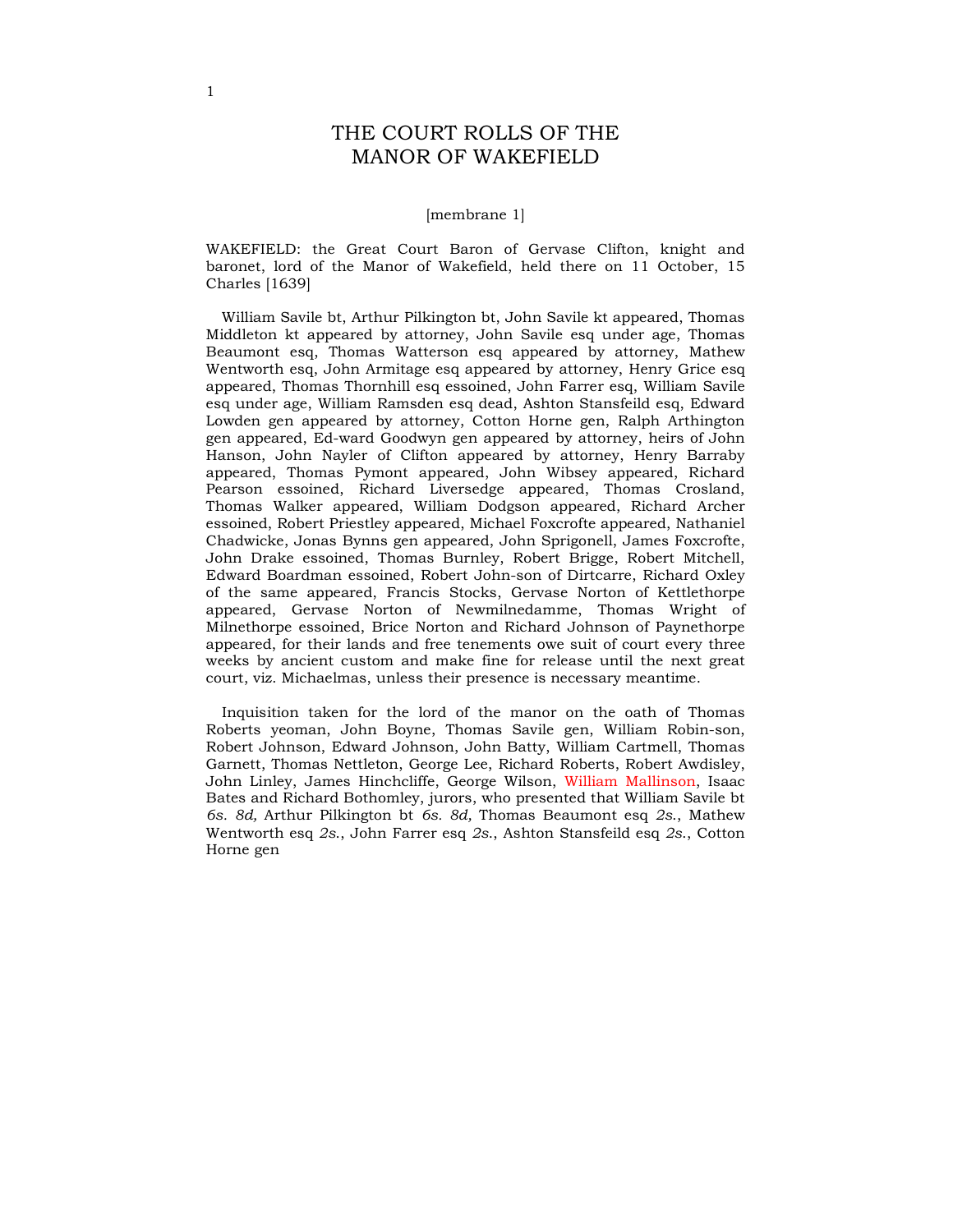Ellis, jurors, present that for a messuage called Hullocke with lands appurtenant in the graveship of Holme, Oliver Roberts is elected grave. He should have the aid of James Roberte and Roger Robucke for 9 acres lately appurtenant to the messuage, and of John Moore-house for 17 acres in Wooledale, and of William Dokeson and of Anthony Wilson for 4 acres in Wooldale. Because Oliver Roberts is a minor Henry Jackson, his guardian, is received and sworn.

HIPPERHOLME: Jonas Haldisworth, Michael Bentley, Robert Hargreaves and John Bentley, jurors, present that for the lands sometime of Robert Burgh and of the heirs of Joseph Drake of Lee, Joseph Fournes is elected grave. He should have the aid of the heirs of Francis Tayler late of York City and of the heirs of James Stancliffe for le Skowte Land and of the heirs of John Bairstowe for le Bairstowe Land. He appoints John Lomme as representative, who is received and sworn.

RAISTRICKE: Richard Ramsden, Arthur Hanson, Thomas Hanson and Edmund Fox, jurors, present that for the lands late of John Hanson late of Overwoodhouse, deceased, Agnes Lawe widow and Joshua Brooke gen are elected grave. They appoint as representative John Fox, who is received and sworn.

SCAMONDEN: Richard Bothomley, James Dyson, Thomas Denton and James Walker, jurors, present that for two messuages called Heyfeild within Scamonden, Thomas Crosley is elected grave. Being sworn he appoints Joseph Wilson as representative, who is received and sworn.

[A] Panel for the great court at Wakefeld, 11 October 15 Charles [1639]

[B<sup>1</sup>] At the Court houlden at Wakefeild eleventh day of October in the 15th yeare his highnes Raigne Ano domini 1639 as followeth

In primis The Juorye doe present all knights and barronets which have not appeared at this Court vpon the call .vj.s. .viij.d.

Item we present all gentlemen for the same default euery one .ij. s.

Item we present every yeoman which hould land vpon this manour aboue the value of tenne pounds per annum for default making.xij. d. Item every one which houlds lands at an vnder value .vj. d.

[signed] Thomas Roberts John Boyne

|             | George Lee            |  |
|-------------|-----------------------|--|
| Isack Bates | Robert Johnson        |  |
|             | John Linley           |  |
|             | George Willson        |  |
|             |                       |  |
|             | Richard Bothomley [B] |  |
|             |                       |  |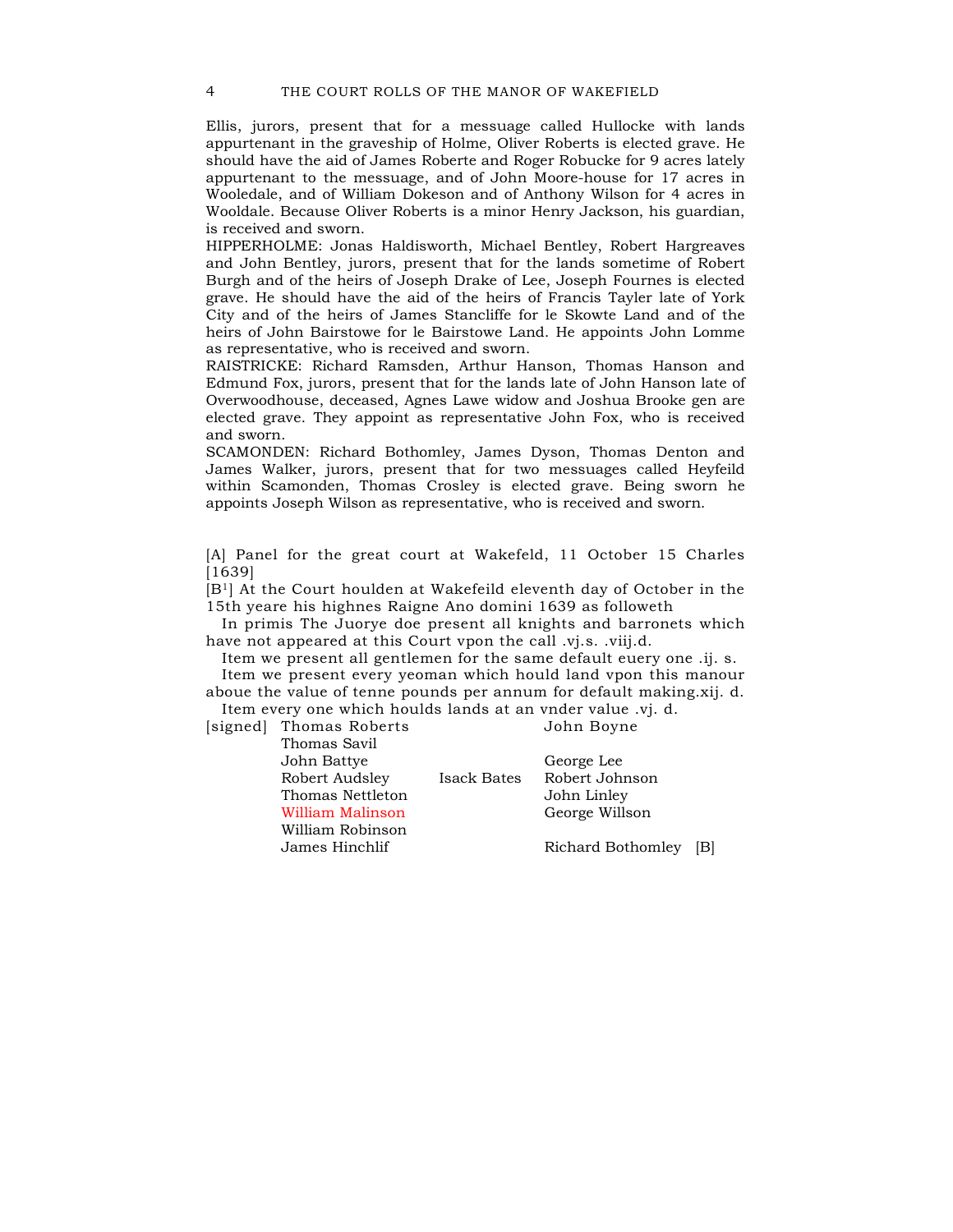### [signed] Richard Ramsden/John Hemingway/Henry Brighouse/ Michaell Slater/Edward Niccoll/John Mellin/Charles Turner/francis Jackson [F]/Thomas Hanson [TH]/John Whiteley [I]/Thomas Prestley [mark]/Anthony herrige [AH]/ Willyam Gledhill [W]/Henry Savill [mark]/

 $[F]$ 

Hipperholme cum Brighouse bill, October 17th, 1639

Paines laid at the Sherifs turne by the Constable Isaak Brodley, Arthur Empsell, John Scholefield, George wilson Joseph Thorpe

Item we lay in payn that no manner of persons turn out anie Swine unyoked or vnrigged in paine of euerie time so doinge to forfeit 12d

Item we lay in pain that Mr Higginson and Christopher Steuenson do mend one paunde called henroyd' pavnde betwixte this and Martinmesse nexte in pain of either them 20s

Item we lay in paine that Christopher Steuenson doe mend the way betwene his house and the spoute house betwene this and Christmas nexte in paine of 3s 4d

Item we lay in pain that John Nicholl Robert Barocloughe James Wilkinson Edword Baraclough do mende ane laine betwene norwod' grene and horse close brigge betwixte this and Andermesse in paine of 39s

Item we lay in paine that Thomas flother doe remowe his spiggis forth of Angrame dicks ofer the hie way side betwixte this and mortinmesse in paine of 20s

[signed]

Richard Ramsden/John Hemingway/Michaell Slater/ Henry Brighouse/Charles Turner

 $[G<sup>1</sup>]$ 

#### 1639

Thomas Mallinson the Constabell of Rastricke and his fower men Arthur Hirst John Crosley Abaram Farra Willeam Steton

Item wee presente Thomas Flatther for a foulld breke 3s 4d Richard Ramsden/John Hemingway/Henry Brighouse/Michaell Slater/Edward Niccoll

#### Rastricke

 $[G^2]$ 

Brighouse XV October 1639

Wee laye in paine that the Inhabitants of Fekisbie doe sufficientlie repaire the kings heigh way now in greate decaye called Hey lane in Fekisbye betwene the Hey yate adioininge to Rastrickmore and the yate deuideinge the same lane from the Lordshipp of Bradley beinge parte of the Roadway leadinge betweene Wakefeild and Eland and soe to Rachdale before the First day of Aprill next in paine of Tenn pounds.

Item we laye in paine that the Inhabitants of Fekisbie doe well and sufficienty repaire that parte of the Common hie waye in Fekisbie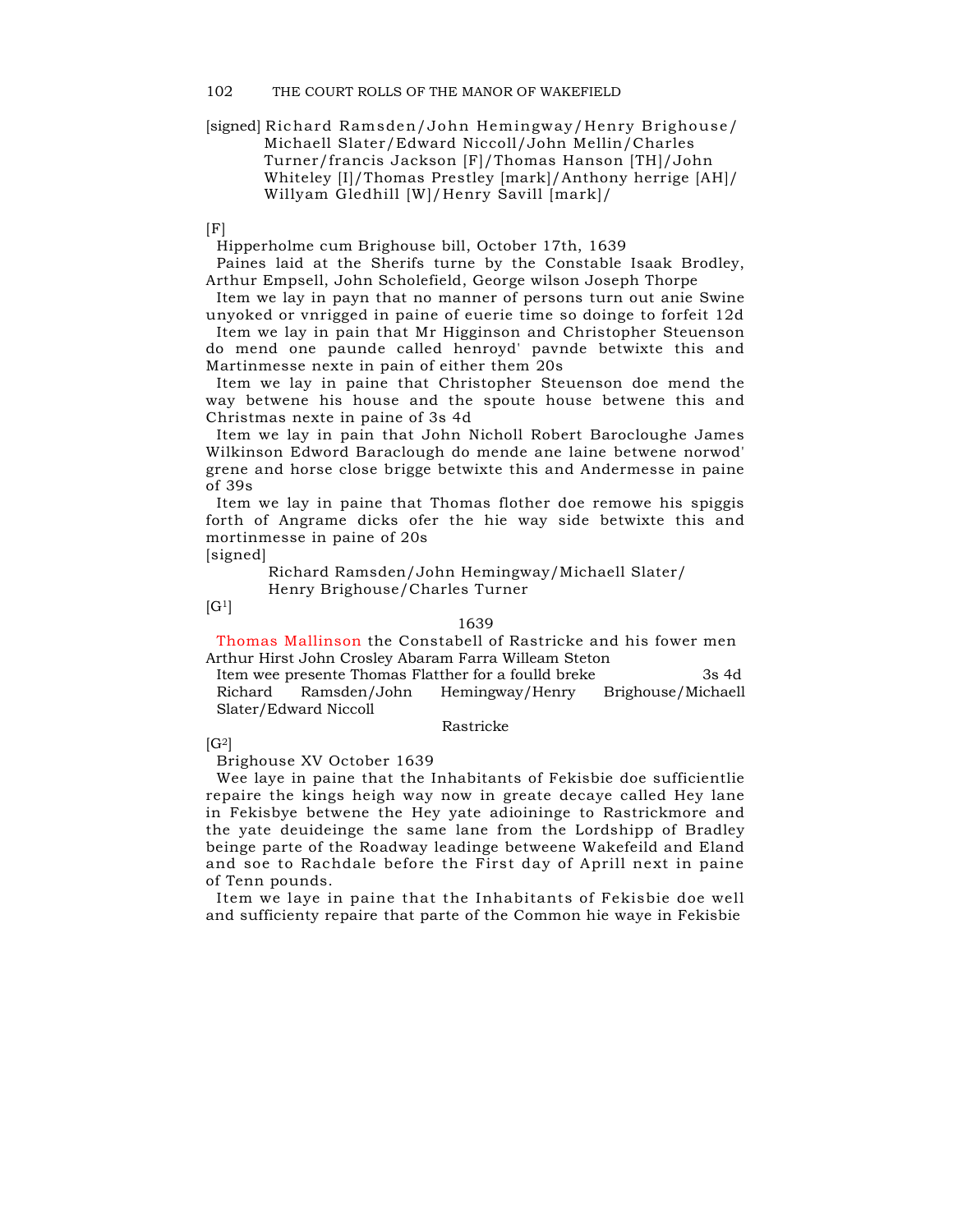# [signed] Richard Ramsden Edward Niccoll John Hemingway Henry Brighouse Michaell Slater

### Quarmby

#### $[K]$

1639 October the 15th day Richard Brooke Constable presentments mad by the Constable of dalton Imprimis, we present Richard Stringer for makeing a fraye vpon Roger Brooke Item, we present Thomas Rasonn for makeing afray vpon Roger Brooke Item, we present Thomas Frudd for makeing a blood and afray vpon Anthony Orage Item, we present William Gissop and John Dison for makeing afray vpon John Disson ether of other Richard Broake [mark]/Roger Hirst [R] Mathew Hirst [I]/John Spivie [mark]/ William Brockesbanke [mark]/ Dalton

[signed] Richard Ramsden/John Hemingway/Henry Brighouse/ Michaell Slater/Charles Torner

#### $[L]$

As for presentments there is none Clifton cum Hartishead Omne bene

[signed] Robert Hylie Robert Drake/John Walker Edward Reiner [signed]

> Richard Ramsden/John Hemingway/Henry Brighouse/ Michaell Slater

Harteshead cum Clifton and Fixby presents nothing but omne bene

### $[M]$

Richard Bothomley and Richard Preistley beinge presenters of offences given in charge doe present

Stainland vpon the oath of John Mallinson that John Bentley of Slaghwaite did make a blood and afray at Stainland within the Iurisdiction of this Court vp the said John Mallinson since the last Court

Wee the Inhabitants of Ould Linley doe lay in paine that wee [added] owners and occupiers of a close called Newhey within Ould lynley doe make their fences sufficient betwene the said close called Newheye and the comon towne feildes in Ouldlynley aforesaid betwene the 25th of march and Michaellmus in paine of euerie defect 39s 11d.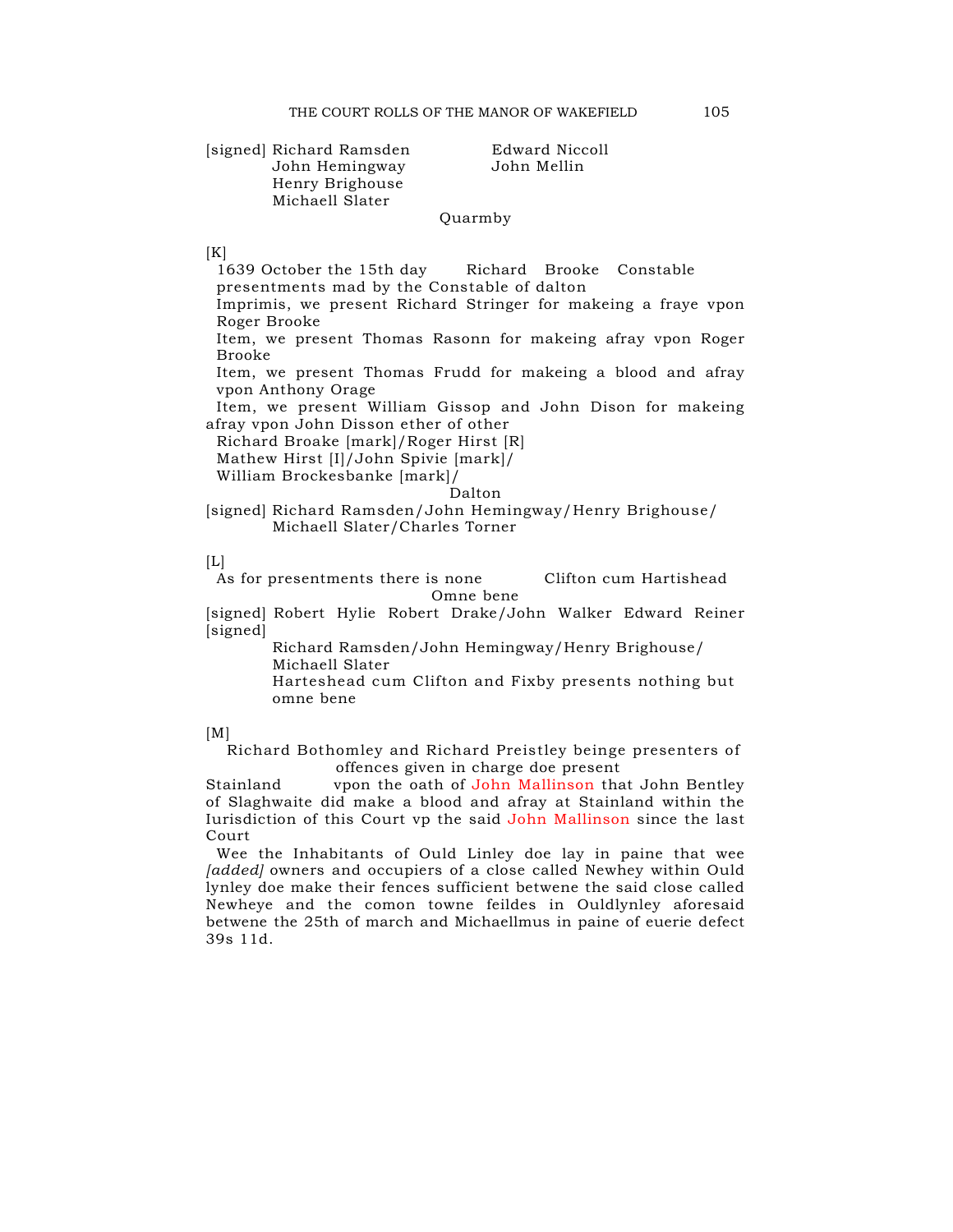# [mem 20 d]

# BRIGHOUSE: VIEW OF FRANKPLEDGE AND COURT LEET WITH TOURN: 14 April 16 Charles [1640]

Inquisition taken for the King on the oath of Richard Ramsden, Arthur Hanson, Samuel Bothomley, Isaac Brodeley, Daniel Hoile, John Nutter, John Roper, Nathan Crowther, Edmund Moorehouse, Thomas Dyson, James Fournes, Thomas Whitwham, Samuel Preistley and John Firth  $\frac{1}{2}$  intervals that all is well

| HIPPERHOLME: township jury said that all is well                |                                    |                         |                                                  |                           |  |  |  |
|-----------------------------------------------------------------|------------------------------------|-------------------------|--------------------------------------------------|---------------------------|--|--|--|
| RASTRICKE:                                                      |                                    |                         |                                                  |                           |  |  |  |
| FEKISBY:                                                        | $\overline{\mathbf{z}}$            | $\overline{1}$          | $\overline{\mathbf{5}}$                          |                           |  |  |  |
| NORTHOWROME:                                                    | $\overline{\mathbf{z}}$            | $\mathbf{v}$            | $\overline{\mathbf{2}}$                          |                           |  |  |  |
| SHELFFE:                                                        | $\overline{\mathbf{5}}$            |                         |                                                  |                           |  |  |  |
| <b>OUARMBY:</b>                                                 |                                    |                         | that John Lockwood made affray and drew blood of |                           |  |  |  |
|                                                                 | George Shaw                        |                         |                                                  | 10s                       |  |  |  |
|                                                                 |                                    |                         | Francis Wood made affray on George Shawe         | 3s 4d                     |  |  |  |
|                                                                 |                                    |                         | James Moore made affray and drew blood of Thomas |                           |  |  |  |
|                                                                 | Firth                              |                         |                                                  | 10s                       |  |  |  |
|                                                                 |                                    |                         | Thomas Moore made affray on Miles Hirst          | 3s 4d                     |  |  |  |
|                                                                 |                                    |                         | Mathew Crosland made affray and drew blood of    |                           |  |  |  |
|                                                                 | <b>Edward Thornton</b>             |                         |                                                  | 10s                       |  |  |  |
| James Smith made affray and drew blood of Henry Hudson          |                                    |                         |                                                  | 10s                       |  |  |  |
| Joseph Walker<br>$\overline{ }$                                 | $\mathbf{v}$                       |                         | John Smith                                       | 10s                       |  |  |  |
| George Walker<br>$\overline{v}$                                 | on John Smith                      |                         |                                                  | $3s$ 4d                   |  |  |  |
| Mathew Crosland<br>$\ddot{ }$                                   | 3s 4d<br>William Kay               |                         |                                                  |                           |  |  |  |
| John Kay and his wife made affray and drew blood of William Kay |                                    |                         |                                                  | 10s                       |  |  |  |
| John Taylor                                                     | $\boldsymbol{v}$                   | $\overline{\mathbf{z}}$ | William Hirst                                    | 10s                       |  |  |  |
| George Parkin                                                   | $\overline{\mathbf{1}}$            | $\mathbf{v}$            | John Tayler                                      | 10s                       |  |  |  |
| Thomas Warre                                                    | $\overline{ }$                     | $\overline{1}$          | 33                                               |                           |  |  |  |
| James Baxter                                                    |                                    |                         |                                                  | 33                        |  |  |  |
| John Mallinson                                                  | $\overline{\mathbf{z}}$            | 33                      | 33                                               | 33                        |  |  |  |
| John Hellewell                                                  | $\overline{ }$                     | $\mathbf{r}$            | $\mathbf{v}$                                     | $\mathbf{r}$              |  |  |  |
| Ed. Hellewell made affray on John Tayler                        |                                    |                         | $\overline{\mathbf{5}}$                          | $\overline{1}$<br>$3s$ 4d |  |  |  |
| James Thorpe<br>$\ddot{ }$                                      | and drew blood of John Wainewright |                         |                                                  | 10s                       |  |  |  |
| James Kirshawe.                                                 |                                    | George Clay             |                                                  |                           |  |  |  |
| George Clay                                                     | $\overline{\mathbf{5}}$            |                         | James Kirshawe                                   | "                         |  |  |  |
| $\overline{1}$<br>James Sykes                                   | $\overline{\mathbf{5}}$            | Edward Dawson           |                                                  | , 2                       |  |  |  |
| $\overline{\mathbf{z}}$<br>James Sykes                          | 33                                 | William Denton          |                                                  | "<br>22                   |  |  |  |
| $\overline{\mathbf{z}}$<br>John Mallinson.                      | $\boldsymbol{v}$                   | John Tayler             |                                                  |                           |  |  |  |
| $\overline{\phantom{a}}$<br>11                                  |                                    |                         |                                                  |                           |  |  |  |
| DALTON: township jury said that all is well                     |                                    |                         |                                                  |                           |  |  |  |
| HARTSHEAD: township jury said that all is well                  |                                    |                         |                                                  |                           |  |  |  |
| CLIFTON: township jury said that John Soothill did not ring nor |                                    |                         |                                                  |                           |  |  |  |
| voke his pig                                                    |                                    |                         |                                                  | 12d                       |  |  |  |